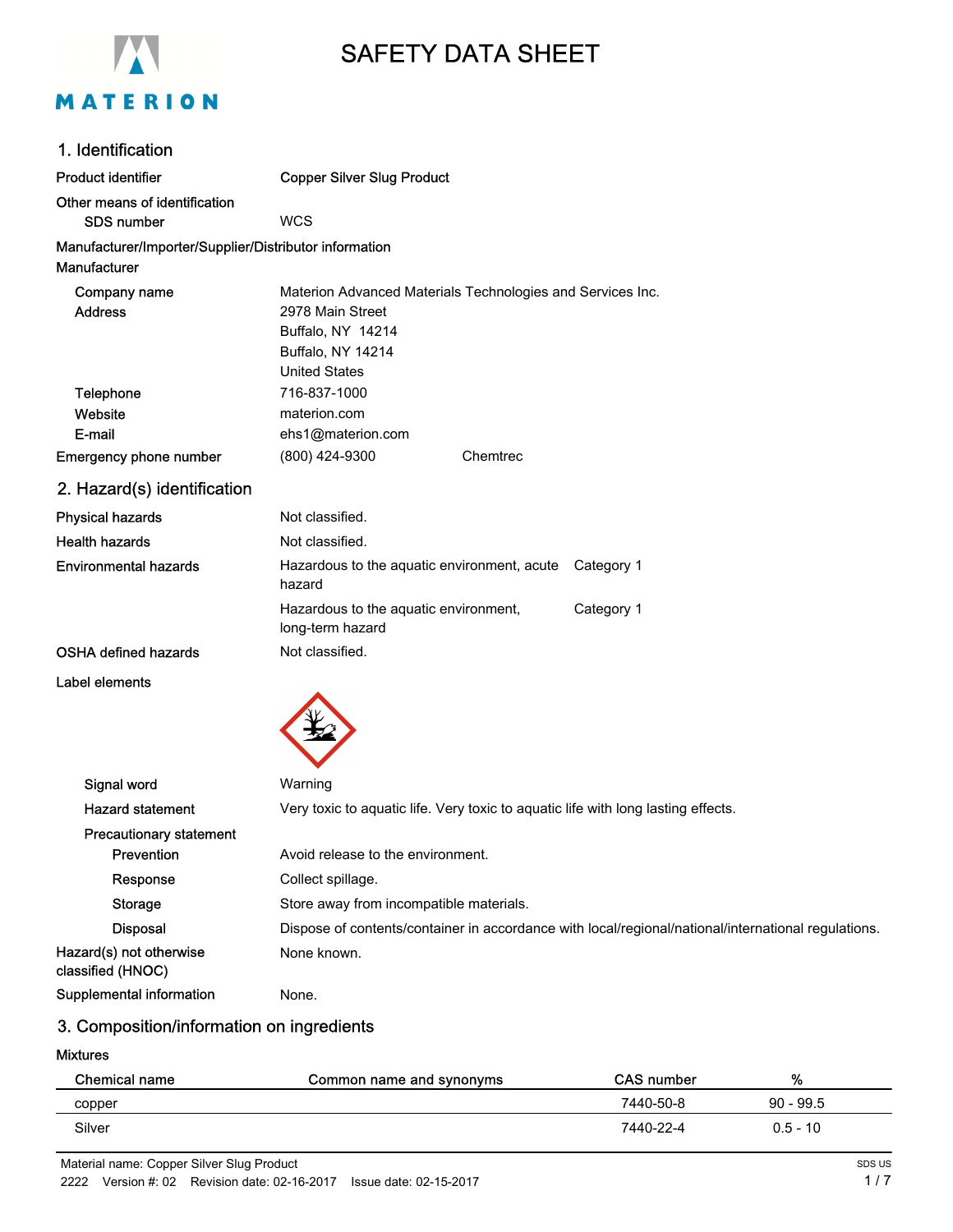\*Designates that a specific chemical identity and/or percentage of composition has been withheld as a trade secret.

| 4. First-aid measures                                                        |                                                                                                                                                                                                                                                                                                                                 |
|------------------------------------------------------------------------------|---------------------------------------------------------------------------------------------------------------------------------------------------------------------------------------------------------------------------------------------------------------------------------------------------------------------------------|
| Inhalation                                                                   | Move to fresh air. Call a physician if symptoms develop or persist.                                                                                                                                                                                                                                                             |
| Skin contact                                                                 | Wash off with soap and water. Get medical attention if irritation develops and persists.                                                                                                                                                                                                                                        |
| Eye contact                                                                  | Rinse with water. Get medical attention if irritation develops and persists.                                                                                                                                                                                                                                                    |
| Ingestion                                                                    | Rinse mouth. Get medical attention if symptoms occur.                                                                                                                                                                                                                                                                           |
| Most important<br>symptoms/effects, acute and<br>delayed                     | Direct contact with eyes may cause temporary irritation.                                                                                                                                                                                                                                                                        |
| Indication of immediate medical<br>attention and special treatment<br>needed | Treat symptomatically.                                                                                                                                                                                                                                                                                                          |
| <b>General information</b>                                                   | Ensure that medical personnel are aware of the material(s) involved, and take precautions to<br>protect themselves.                                                                                                                                                                                                             |
| 5. Fire-fighting measures                                                    |                                                                                                                                                                                                                                                                                                                                 |
| Suitable extinguishing media                                                 | Powder. Dry sand.                                                                                                                                                                                                                                                                                                               |
| Unsuitable extinguishing media                                               | Do not use water jet as an extinguisher, as this will spread the fire.                                                                                                                                                                                                                                                          |
| Specific hazards arising from<br>the chemical                                | During fire, gases hazardous to health may be formed.                                                                                                                                                                                                                                                                           |
| Special protective equipment<br>and precautions for firefighters             | Self-contained breathing apparatus and full protective clothing must be worn in case of fire.                                                                                                                                                                                                                                   |
| Fire fighting<br>equipment/instructions                                      | Use water spray to cool unopened containers.                                                                                                                                                                                                                                                                                    |
| Specific methods                                                             | Use standard firefighting procedures and consider the hazards of other involved materials.                                                                                                                                                                                                                                      |
| <b>General fire hazards</b>                                                  | No unusual fire or explosion hazards noted.                                                                                                                                                                                                                                                                                     |
| 6. Accidental release measures                                               |                                                                                                                                                                                                                                                                                                                                 |
| Personal precautions, protective<br>equipment and emergency<br>procedures    | Keep unnecessary personnel away. Keep people away from and upwind of spill/leak. Wear<br>appropriate protective equipment and clothing during clean-up. Ensure adequate ventilation. Local<br>authorities should be advised if significant spillages cannot be contained. For personal protection,<br>see section 8 of the SDS. |
| Methods and materials for<br>containment and cleaning up                     | Prevent entry into waterways, sewer, basements or confined areas. Stop the flow of material, if this<br>is without risk. Dike far ahead of spill for later disposal. Following product recovery, flush area with<br>water. For waste disposal, see section 13 of the SDS.                                                       |
| <b>Environmental precautions</b>                                             | Avoid release to the environment. Inform appropriate managerial or supervisory personnel of all<br>environmental releases. Prevent further leakage or spillage if safe to do so. Avoid discharge into<br>drains, water courses or onto the ground.                                                                              |
| 7. Handling and storage                                                      |                                                                                                                                                                                                                                                                                                                                 |
| Precautions for safe handling                                                | Provide adequate ventilation. Avoid prolonged exposure. Wear appropriate personal protective<br>equipment. Avoid release to the environment. Observe good industrial hygiene practices.                                                                                                                                         |
| Conditions for safe storage,<br>including any incompatibilities              | Store in original tightly closed container. Store away from incompatible materials (see Section 10<br>of the SDS).                                                                                                                                                                                                              |
| 8. Exposure controls/personal protection                                     |                                                                                                                                                                                                                                                                                                                                 |
| Occupational exposure limits                                                 | US. OSHA Table Z-1 Limits for Air Contaminants (29 CFR 1910.1000)                                                                                                                                                                                                                                                               |

| Components             | Type       | Value                             | Form                    |
|------------------------|------------|-----------------------------------|-------------------------|
| copper (CAS 7440-50-8) | <b>PEL</b> | 1 mg/m3<br>$0.1 \,\mathrm{mg/m3}$ | Dust and mist.<br>Fume. |
| Silver (CAS 7440-22-4) | <b>PEL</b> | $0.01 \,\mathrm{mg/m3}$           |                         |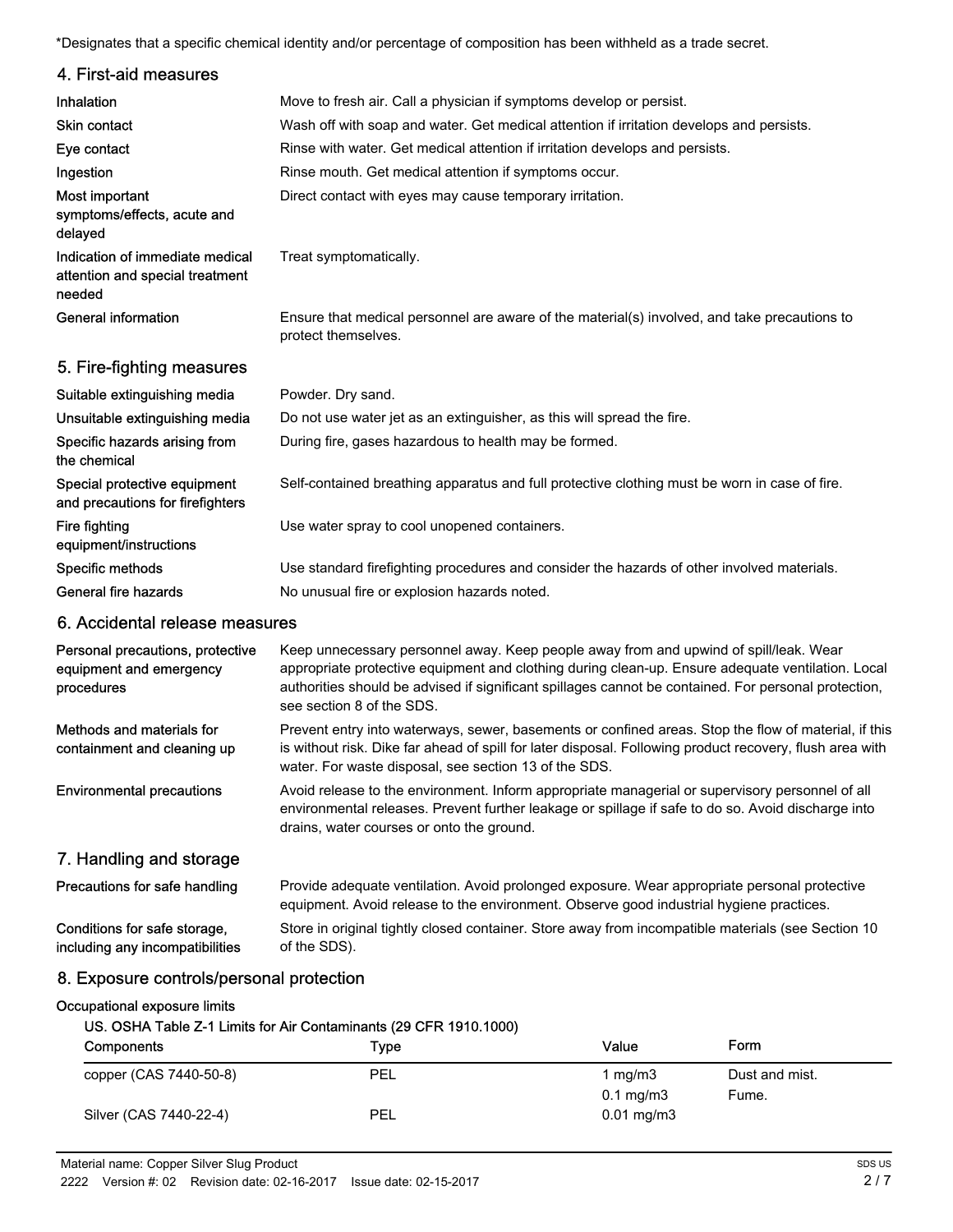| <b>US. ACGIH Threshold Limit Values</b>     |                                                                                                                                                                                                                                                                                                                                                                                                        |                 |                |  |
|---------------------------------------------|--------------------------------------------------------------------------------------------------------------------------------------------------------------------------------------------------------------------------------------------------------------------------------------------------------------------------------------------------------------------------------------------------------|-----------------|----------------|--|
| Components                                  | <b>Type</b>                                                                                                                                                                                                                                                                                                                                                                                            | Value           | Form           |  |
| Silver (CAS 7440-22-4)                      | <b>TWA</b>                                                                                                                                                                                                                                                                                                                                                                                             | $0.1$ mg/m $3$  | Dust and fume. |  |
| US. NIOSH: Pocket Guide to Chemical Hazards |                                                                                                                                                                                                                                                                                                                                                                                                        |                 |                |  |
| Components                                  | <b>Type</b>                                                                                                                                                                                                                                                                                                                                                                                            | Value           | Form           |  |
| copper (CAS 7440-50-8)                      | <b>TWA</b>                                                                                                                                                                                                                                                                                                                                                                                             | 1 $mg/m3$       | Dust and mist. |  |
| Silver (CAS 7440-22-4)                      | <b>TWA</b>                                                                                                                                                                                                                                                                                                                                                                                             | $0.01$ mg/m $3$ | Dust.          |  |
|                                             | US. California Code of Regulations, Title 8, Section 5155. Airborne Contaminants                                                                                                                                                                                                                                                                                                                       |                 |                |  |
| Components                                  | <b>Type</b>                                                                                                                                                                                                                                                                                                                                                                                            | Value           | Form           |  |
| copper (CAS 7440-50-8)                      | PEL                                                                                                                                                                                                                                                                                                                                                                                                    | 1 $mg/m3$       | Dust and mist. |  |
|                                             |                                                                                                                                                                                                                                                                                                                                                                                                        | $0.1$ mg/m $3$  | Fume.          |  |
| Silver (CAS 7440-22-4)                      | PEL                                                                                                                                                                                                                                                                                                                                                                                                    | $0.01$ mg/m $3$ |                |  |
| <b>Biological limit values</b>              | No biological exposure limits noted for the ingredient(s).                                                                                                                                                                                                                                                                                                                                             |                 |                |  |
| Appropriate engineering controls            | Good general ventilation (typically 10 air changes per hour) should be used. Ventilation rates<br>should be matched to conditions. If applicable, use process enclosures, local exhaust ventilation,<br>or other engineering controls to maintain airborne levels below recommended exposure limits. If<br>exposure limits have not been established, maintain airborne levels to an acceptable level. |                 |                |  |
| <b>Control parameters</b>                   | Follow standard monitoring procedures.                                                                                                                                                                                                                                                                                                                                                                 |                 |                |  |
| Eye/face protection                         | Individual protection measures, such as personal protective equipment<br>Wear safety glasses with side shields (or goggles).                                                                                                                                                                                                                                                                           |                 |                |  |
| Skin protection<br>Hand protection          | Wear appropriate chemical resistant gloves. Suitable gloves can be recommended by the glove<br>supplier.                                                                                                                                                                                                                                                                                               |                 |                |  |
| Other                                       | Wear suitable protective clothing.                                                                                                                                                                                                                                                                                                                                                                     |                 |                |  |
| <b>Respiratory protection</b>               | In case of insufficient ventilation, wear suitable respiratory equipment.                                                                                                                                                                                                                                                                                                                              |                 |                |  |
| <b>Thermal hazards</b>                      | Wear appropriate thermal protective clothing, when necessary.                                                                                                                                                                                                                                                                                                                                          |                 |                |  |
| General hygiene considerations              | Always observe good personal hygiene measures, such as washing after handling the material<br>and before eating, drinking, and/or smoking. Routinely wash work clothing and protective<br>equipment to remove contaminants.                                                                                                                                                                            |                 |                |  |

## 9. Physical and chemical properties

| Appearance                                   |                                |
|----------------------------------------------|--------------------------------|
| <b>Physical state</b>                        | Solid.                         |
| Form                                         | Solid.                         |
| Color                                        | Not available.                 |
| Odor                                         | Not available.                 |
| Odor threshold                               | Not available.                 |
| рH                                           | Not available.                 |
| Melting point/freezing point                 | 1760.9 °F (960.5 °C) estimated |
| Initial boiling point and boiling<br>range   | 3632 °F (2000 °C) estimated    |
| Flash point                                  | Not available.                 |
| <b>Evaporation rate</b>                      | Not available.                 |
| Flammability (solid, gas)                    | Not available.                 |
| Upper/lower flammability or explosive limits |                                |
| Flammability limit - lower<br>(%)            | Not available.                 |
| <b>Flammability limit - upper</b><br>(%)     | Not available.                 |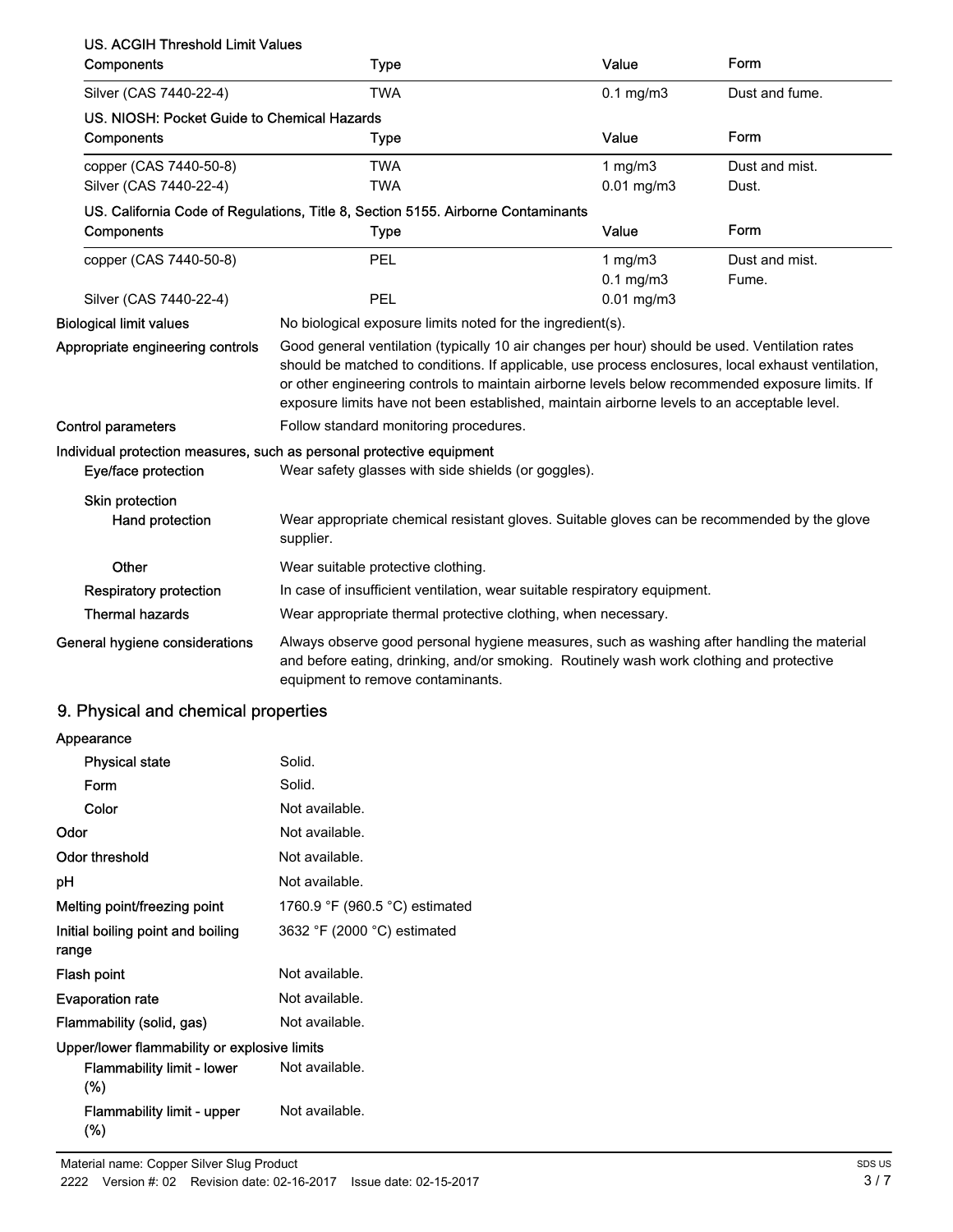| Explosive limit - lower (%)                       | Not available.                                                                                |
|---------------------------------------------------|-----------------------------------------------------------------------------------------------|
| Explosive limit - upper (%)                       | Not available.                                                                                |
| Vapor pressure                                    | 0.00001 hPa estimated                                                                         |
| Vapor density                                     | Not available.                                                                                |
| <b>Relative density</b>                           | Not available.                                                                                |
| Solubility(ies)                                   |                                                                                               |
| Solubility (water)                                | Not available.                                                                                |
| <b>Partition coefficient</b><br>(n-octanol/water) | Not available.                                                                                |
| Auto-ignition temperature                         | Not available.                                                                                |
| <b>Decomposition temperature</b>                  | Not available.                                                                                |
| <b>Viscosity</b>                                  | Not available.                                                                                |
| Other information                                 |                                                                                               |
| <b>Density</b>                                    | 9.08 g/cm3 estimated                                                                          |
| <b>Explosive properties</b>                       | Not explosive.                                                                                |
| <b>Oxidizing properties</b>                       | Not oxidizing.                                                                                |
| Specific gravity                                  | 9.08 estimated                                                                                |
| 10. Stability and reactivity                      |                                                                                               |
| Reactivity                                        | The product is stable and non-reactive under normal conditions of use, storage and transport. |
| <b>Chemical stability</b>                         | Material is stable under normal conditions.                                                   |
| Possibility of hazardous<br>reactions             | No dangerous reaction known under conditions of normal use.                                   |
| Conditions to avoid                               | Contact with incompatible materials.                                                          |
| Incompatible materials                            | Ammonia, Chlorine.                                                                            |
| Hazardous decomposition<br>products               | No hazardous decomposition products are known.                                                |

## 11. Toxicological information

#### Information on likely routes of exposure

| Inhalation                                                                         | Prolonged inhalation may be harmful.                     |
|------------------------------------------------------------------------------------|----------------------------------------------------------|
| <b>Skin contact</b>                                                                | No adverse effects due to skin contact are expected.     |
| Eye contact                                                                        | Direct contact with eyes may cause temporary irritation. |
| Ingestion                                                                          | Expected to be a low ingestion hazard.                   |
| Symptoms related to the<br>physical, chemical and<br>toxicological characteristics | Direct contact with eyes may cause temporary irritation. |

#### Information on toxicological effects

Acute toxicity

| Components             | <b>Species</b> | <b>Test Results</b> |
|------------------------|----------------|---------------------|
| Silver (CAS 7440-22-4) |                |                     |
| <b>Acute</b>           |                |                     |
| Dermal                 |                |                     |
| LD50                   | Rat            | > 2000 mg/kg        |
| Oral                   |                |                     |
| LD50                   | Rat            | > 5000 mg/kg        |

\* Estimates for product may be based on additional component data not shown.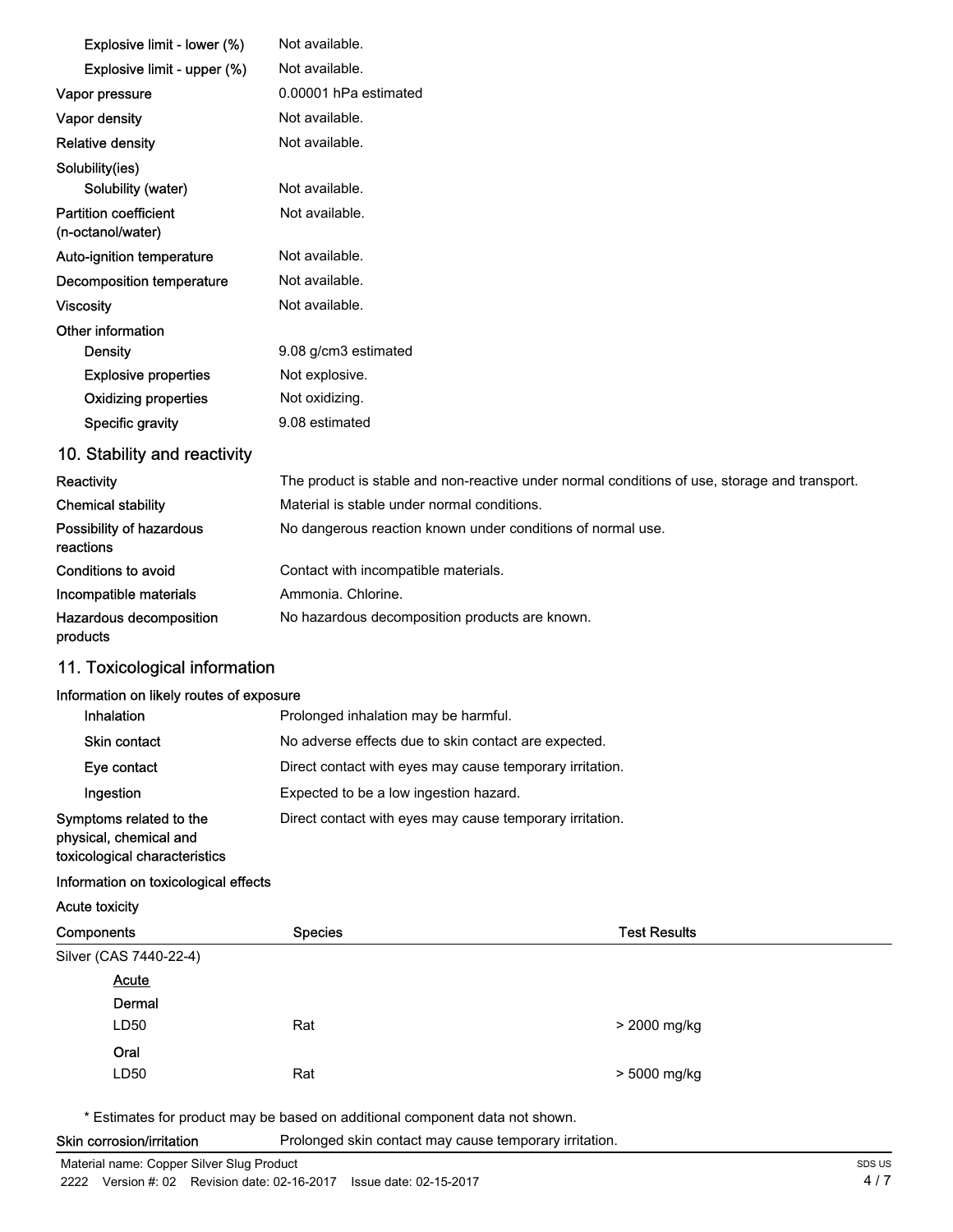| Serious eye damage/eye<br>irritation                               | Direct contact with eyes may cause temporary irritation. |                                                                                          |                                 |
|--------------------------------------------------------------------|----------------------------------------------------------|------------------------------------------------------------------------------------------|---------------------------------|
| Respiratory or skin sensitization                                  |                                                          |                                                                                          |                                 |
| <b>Respiratory sensitization</b>                                   | Not a respiratory sensitizer.                            |                                                                                          |                                 |
| <b>Skin sensitization</b>                                          |                                                          | This product is not expected to cause skin sensitization.                                |                                 |
| Germ cell mutagenicity                                             | mutagenic or genotoxic.                                  | No data available to indicate product or any components present at greater than 0.1% are |                                 |
| Carcinogenicity                                                    |                                                          | This product is not considered to be a carcinogen by IARC, ACGIH, NTP, or OSHA.          |                                 |
| IARC Monographs. Overall Evaluation of Carcinogenicity             |                                                          |                                                                                          |                                 |
| Not listed.                                                        |                                                          |                                                                                          |                                 |
| US. National Toxicology Program (NTP) Report on Carcinogens        |                                                          |                                                                                          |                                 |
| Not listed.                                                        |                                                          |                                                                                          |                                 |
| US. OSHA Specifically Regulated Substances (29 CFR 1910.1001-1050) |                                                          |                                                                                          |                                 |
| Not regulated.                                                     |                                                          |                                                                                          |                                 |
| Reproductive toxicity                                              |                                                          | This product is not expected to cause reproductive or developmental effects.             |                                 |
| Specific target organ toxicity -<br>single exposure                | Not classified.                                          |                                                                                          |                                 |
| Specific target organ toxicity -<br>repeated exposure              | Not classified.                                          |                                                                                          |                                 |
| <b>Aspiration hazard</b>                                           | Not an aspiration hazard.                                |                                                                                          |                                 |
| <b>Chronic effects</b>                                             |                                                          | Prolonged inhalation may be harmful.                                                     |                                 |
| 12. Ecological information                                         |                                                          |                                                                                          |                                 |
| Ecotoxicity                                                        |                                                          | Very toxic to aquatic life with long lasting effects.                                    |                                 |
| Product                                                            |                                                          | <b>Species</b>                                                                           | <b>Test Results</b>             |
| Copper Silver Slug Product                                         |                                                          |                                                                                          |                                 |
| Aquatic                                                            |                                                          |                                                                                          |                                 |
| Crustacea                                                          | <b>EC50</b>                                              | Daphnia                                                                                  | 0.0374 mg/l, 48 hours estimated |
| Fish                                                               | <b>LC50</b>                                              | Fish                                                                                     | 2.3212 mg/l, 96 hours estimated |
| Components                                                         |                                                          | <b>Species</b>                                                                           | <b>Test Results</b>             |
| copper (CAS 7440-50-8)                                             |                                                          |                                                                                          |                                 |
| Aquatic                                                            |                                                          |                                                                                          |                                 |
| Crustacea                                                          | EC50                                                     | Water flea (Daphnia magna)                                                               | 0.036 mg/l, 48 hours            |
| Fish                                                               | <b>LC50</b>                                              | Fathead minnow (Pimephales promelas) 0.0319 - 0.0544 mg/l, 96 hours                      |                                 |
| Silver (CAS 7440-22-4)                                             |                                                          |                                                                                          |                                 |
| Aquatic                                                            |                                                          |                                                                                          |                                 |
| Crustacea                                                          | <b>EC50</b>                                              | Water flea (Daphnia magna)                                                               | 0.0002 mg/l, 48 hours           |
| Fish                                                               | <b>LC50</b>                                              | Fathead minnow (Pimephales promelas) 0.0023 - 0.0033 mg/l, 96 hours                      |                                 |
|                                                                    |                                                          | * Estimates for product may be based on additional component data not shown.             |                                 |
| Persistence and degradability                                      |                                                          | No data is available on the degradability of this product.                               |                                 |
| <b>Bioaccumulative potential</b>                                   | No data available.                                       |                                                                                          |                                 |
| Mobility in soil                                                   | No data available.                                       |                                                                                          |                                 |

Other adverse effects No other adverse environmental effects (e.g. ozone depletion, photochemical ozone creation potential, endocrine disruption, global warming potential) are expected from this component.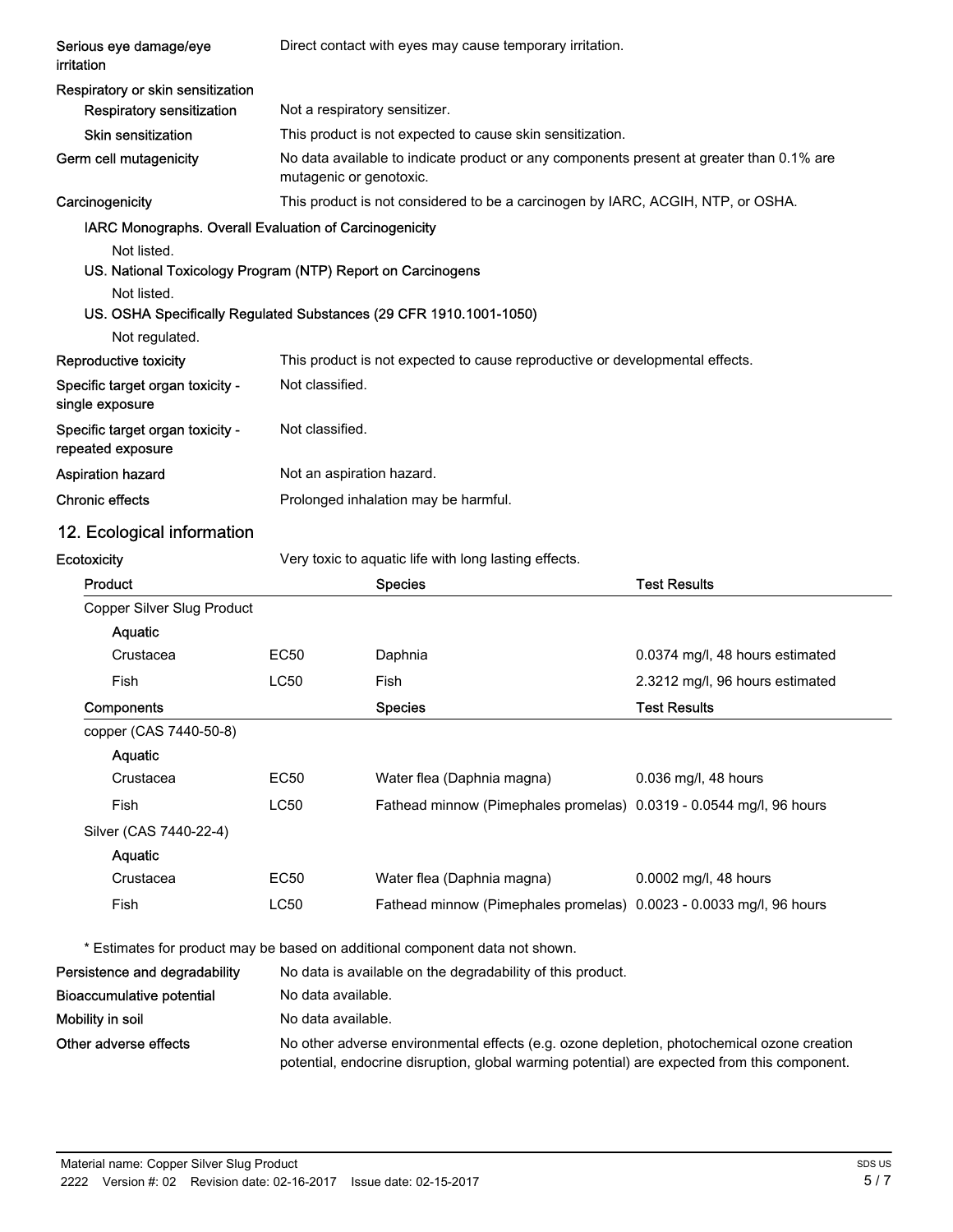## 13. Disposal considerations

| <b>Disposal instructions</b>             | Collect and reclaim or dispose in sealed containers at licensed waste disposal site. Do not allow<br>this material to drain into sewers/water supplies. Do not contaminate ponds, waterways or ditches<br>with chemical or used container. Dispose of contents/container in accordance with<br>local/regional/national/international regulations. |
|------------------------------------------|---------------------------------------------------------------------------------------------------------------------------------------------------------------------------------------------------------------------------------------------------------------------------------------------------------------------------------------------------|
| Local disposal regulations               | Dispose in accordance with all applicable regulations.                                                                                                                                                                                                                                                                                            |
| Hazardous waste code                     | The waste code should be assigned in discussion between the user, the producer and the waste<br>disposal company.                                                                                                                                                                                                                                 |
| Waste from residues / unused<br>products | Dispose of in accordance with local regulations. Empty containers or liners may retain some<br>product residues. This material and its container must be disposed of in a safe manner (see:<br>Disposal instructions).                                                                                                                            |
| Contaminated packaging                   | Since emptied containers may retain product residue, follow label warnings even after container is<br>emptied. Empty containers should be taken to an approved waste handling site for recycling or<br>disposal.                                                                                                                                  |

## 14. Transport information

## **DOT**

Not regulated as dangerous goods.

## IATA

Not regulated as dangerous goods.

#### IMDG

Not regulated as dangerous goods.

## 15. Regulatory information

US federal regulations

This product is a "Hazardous Chemical" as defined by the OSHA Hazard Communication Standard, 29 CFR 1910.1200.

## TSCA Section 12(b) Export Notification (40 CFR 707, Subpt. D)

Not regulated.

CERCLA Hazardous Substance List (40 CFR 302.4)

| copper (CAS 7440-50-8) | Listed. |
|------------------------|---------|
| Silver (CAS 7440-22-4) | Listed. |

## US. OSHA Specifically Regulated Substances (29 CFR 1910.1001-1050)

Not regulated.

#### Superfund Amendments and Reauthorization Act of 1986 (SARA)

| <b>Hazard categories</b> | Immediate Hazard - No  |
|--------------------------|------------------------|
|                          | Delayed Hazard - No    |
|                          | Fire Hazard - No       |
|                          | Pressure Hazard - No   |
|                          | Reactivity Hazard - No |
|                          |                        |

## SARA 302 Extremely hazardous substance

Not listed.

#### SARA 311/312 Hazardous No chemical

## SARA 313 (TRI reporting)

| Chemical name | <b>CAS number</b> | % by wt.             |
|---------------|-------------------|----------------------|
| copper        | 7440-50-8         | $90.0000 - 100.0000$ |
| Silver        | 7440-22-4         | 10.0000 - 20.0000    |

## Other federal regulations

Clean Air Act (CAA) Section 112 Hazardous Air Pollutants (HAPs) List

Not regulated.

#### Clean Air Act (CAA) Section 112(r) Accidental Release Prevention (40 CFR 68.130)

Not regulated.